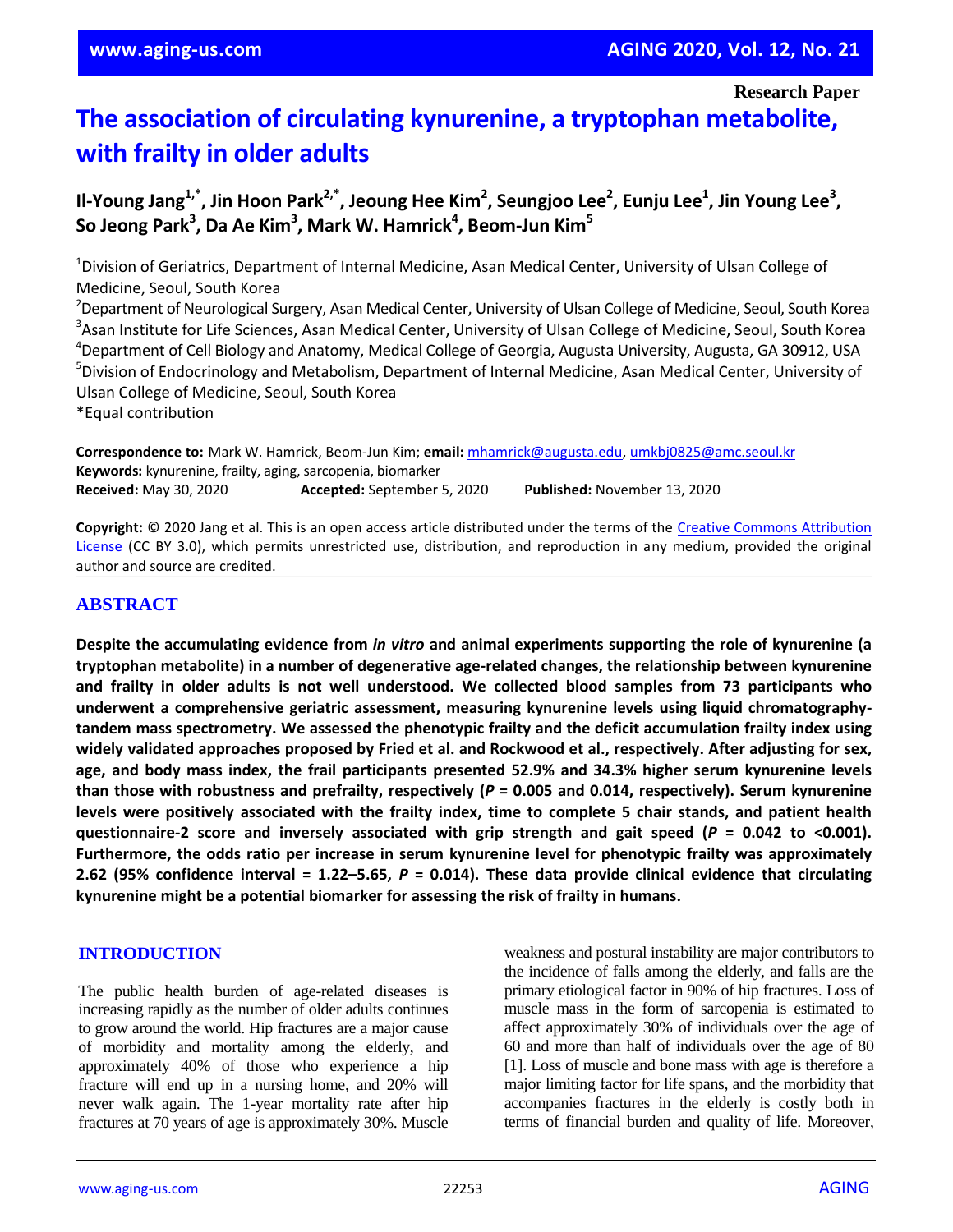reductions in lean mass and muscle strength also appear to precede cognitive decline, dementia, and Alzheimer's disease [2–7]. The overall decline in muscle, bone and cognitive function that occurs with aging directly contributes to frailty, which is characterized by reduced physical performance, balance, muscle strength and endurance, and neuromuscular function.

Aging is associated with an overall increase in the inflammatory burden, driven at least in part by elevated local and circulating levels of inflammatory cytokines such as interleukin (IL)-6, IL-1β and interferon-γ. These inflammatory cytokines are known to stimulate the enzyme indoleamine 2,3-dioxygenase (IDO), which degrades the amino acid tryptophan along the kynurenine pathway (KP) [8, 9]. An increase in IDO activity has been associated with increased mortality in humans [10], and inhibition of tryptophan degradation, thereby reducing kynurenine accumulation, has been observed to increase longevity in animal model systems such as worms [11] and fruit flies [12]. Kynurenine has recently been shown to induce both muscle and bone loss in mice [13, 14], and kynurenine levels are elevated in patients with fragility hip fractures [15]. Importantly, inhibiting tryptophan degradation and IDO activity with the tryptophan mimetic 1-MT can improve muscle function in aged mice [14], suggesting that modulating kynurenine accumulation with aging might be a potential pathway for improving musculoskeletal function. Yet, despite several recent studies linking kynurenine levels to bone loss and fracture, there is a paucity of clinical data on the relationship between kynurenine and frailty in older adults. To determine whether circulating kynurenine could be a potential biomarker of frailty, we examined the kynurenine levels in a cohort of older adults whose frailty status differed significantly.

## **RESULTS**

#### **Clinical characteristics of the study participants according to phenotypic frailty status**

Table 1 lists the baseline characteristics of the 73 study participants. Among 17 (23.3%) robust (i.e., non-frail), 44 (60.3%) prefrail, and 12 (16.4%) frail older adults based on Fried's criteria [16], 8 (47.1%), 26 (59.1%), and 7 (58.3%) were women, respectively. The mean ages of the robust, prefrail, and frail groups were  $67.6 \pm 6.8$ , 69.8  $\pm$  5.9, and 70.8  $\pm$  5.0 years, respectively. There were no significant differences in terms of weight, height, body mass index (BMI), serum albumin level, time to complete 5 chair stands, and prevalence of polypharmacy and multimorbidity between the three groups. Compared with the robust and/or prefrail groups, the frail group had lower grip strength, gait speed, short physical performance battery (SPPB) score and mini-cognition

score and higher frailty index, social frailty score and patient health questionnaire-2 (PHQ-2) score. The frail group was more likely to experience deficiencies in activities of daily living (ADL) and instrumental activities of daily living (IADL), as well as cognitive dysfunction and depression.

#### **Difference in serum kynurenine and tryptophan levels and their ratio according to phenotypic fragility status**

Before their levels were adjusted for sex, age, and BMI, the frail group had 61.6% and 35.5% higher serum kynurenine levels than the robust and prefrail groups, respectively (Figure 1A), and the statistical significance persisted after adjusting for these factors (Figure 1B). However, there were no significant differences in serum tryptophan levels and kynurenine/tryptophan ratio between the three groups, regardless of the adjustment models.

#### **Association between frailty-related parameters and serum kynurenine and tryptophan levels and their ratio**

Univariate linear regression analyses showed that serum kynurenine levels and the kynurenine/tryptophan ratio were positively associated with the Rockwood frailty index [17, 18], time to complete 5 chair stands, and PHQ-2 score, and inversely associated with grip strength and gait speed (Table 2). After adjusting for sex, age, and BMI, these correlations were still statistically significant, except for the association of serum kynurenine/ |tryptophan ratio with grip strength and PHQ2-score, which showed marginal significance  $(P = 0.061$  and 0.062, respectively). However, serum tryptophan levels were not associated with any frailty-related parameters before and after adjusting for potential confounders.

#### **Risk of phenotypic frailty according to the increase in serum kynurenine and tryptophan levels and their ratio**

Before and after adjusting for sex, age, and BMI, the odds ratios (ORs) per serum kynurenine increment for phenotypic frailty were approximately 2.6 (Table 3). In contrast, the risk of frailty did not differ according to serum tryptophan concentration and kynurenine/ tryptophan ratio in any adjustment model.

#### **Differences in frailty-related parameters according to serum kynurenine tertiles**

Among the serum kynurenine and tryptophan levels and their ratio, we specifically focused on serum kynurenine, because this factor was most strongly and consistently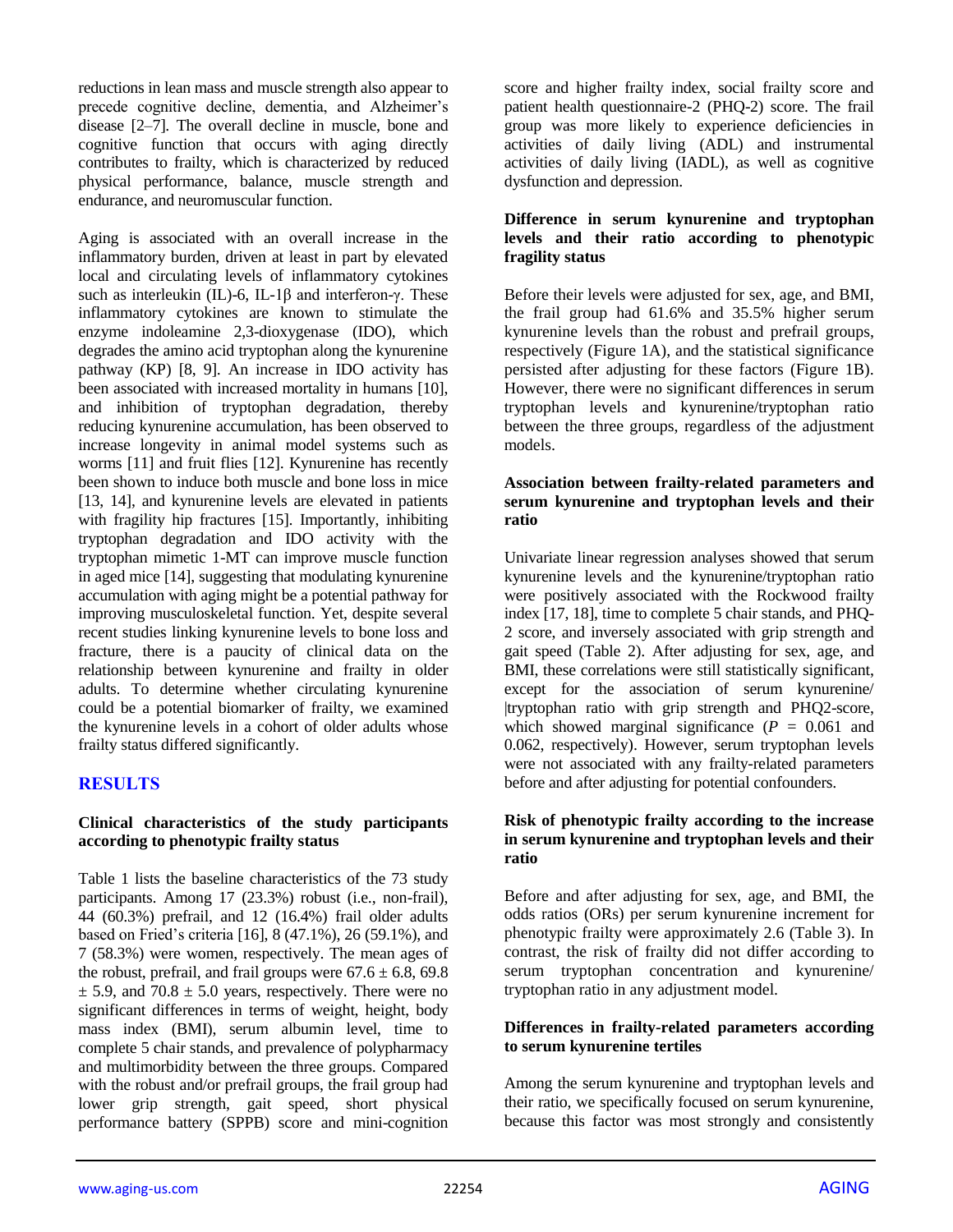| Table 1. Daschille characteristics of the study participants according to phenotypic hanty status. |                   |                            |                  |     |  |  |
|----------------------------------------------------------------------------------------------------|-------------------|----------------------------|------------------|-----|--|--|
| <b>Variables</b>                                                                                   | Robust $(n = 17)$ | <b>Prefrail</b> $(n = 44)$ | Frail $(n = 12)$ |     |  |  |
| Sex, $n$ $(\%)$                                                                                    |                   |                            |                  | 0.6 |  |  |
|                                                                                                    | _ _ _ _ _         | _ _ _ _ _ _                | _ _ _ _ _        |     |  |  |

| у агіарісэ                                | <b>IVALUATE (II – 11)</b> | $11$ ch air $(11 - 77)$        | $\Gamma$ all $(II - I4)$         | $\mathbf{I}$ |
|-------------------------------------------|---------------------------|--------------------------------|----------------------------------|--------------|
| Sex, $n$ $(\%)$                           |                           |                                |                                  | 0.688        |
| Female                                    | 8(47.1)                   | 26(59.1)                       | 7(58.3)                          |              |
| Male                                      | 9(52.9)                   | 18(40.9)                       | 5(41.7)                          |              |
| Age, years                                | $67.6 \pm 6.8$            | $69.8 \pm 5.9$                 | $70.8 \pm 5.0$                   | 0.315        |
| Weight, kg                                | $71.3 \pm 12.5$           | $67.7 \pm 10.4$                | $63.3 \pm 8.6$                   | 0.141        |
| Height, cm                                | $161.0 \pm 11.0$          | $158.8 \pm 8.9$                | $157.2 \pm 5.6$                  | 0.522        |
| Body mass index, $\text{kg/m}^2$          | $27.5 \pm 3.5$            | $26.7 \pm 3.0$                 | $25.7 \pm 3.8$                   | 0.332        |
| Serum albumin, g/dL                       | $3.78 \pm 0.38$           | $3.85 \pm 0.28$                | $3.73 \pm 0.25$                  | 0.418        |
| Frailty index (range: $0-1$ )             | $0.076 \pm 0.035$         | $0.125 \pm 0.061$ <sup>*</sup> | $0.230 \pm 0.083$ <sup>*,†</sup> | < 0.001      |
| Grip strength, kg                         | $31.7 \pm 8.3$            | $27.8 \pm 9.1$                 | $20.9 \pm 6.6^*$                 | 0.007        |
| Gait speed, m/s                           | $1.20 \pm 0.18$           | $1.05 \pm 0.33$                | $0.75 \pm 0.28$ <sup>*,†</sup>   | 0.001        |
| Chair stand, s                            | $9.7 \pm 4.6$             | $11.0 \pm 8.3$                 | $14.5 \pm 7.2$                   | 0.243        |
| SPPB score (range: $0-12$ )               | $11.4 \pm 1.1$            | $10.7 \pm 2.2$                 | $9.5 \pm 2.2^*$                  | 0.044        |
| Use of $\geq$ 5 prescription drugs, n (%) | 7(41.2%)                  | 21(47.7)                       | 8(66.7)                          | 0.379        |
| Multimorbidity, n (%)                     | 13(76.5)                  | 33(75.0)                       | 11(91.7)                         | 0.457        |
| ADL disability, $n$ $(\%)$                | 0(0.0)                    | 3(6.8)                         | 3(25.0)                          | 0.047        |
| IADL disability, n (%)                    | 1(5.9)                    | 14(31.8)                       | 9(75.0)                          | < 0.001      |
| Social frailty score (range: 0–5)         | $1.00 \pm 0.61$           | $1.45 \pm 1.11$                | $2.08 \pm 1.00^*$                | 0.020        |
| Mini-cognition score (range: 0-5)         | $4.41 \pm 0.71$           | $3.61 \pm 1.22$ <sup>*</sup>   | $3.27 \pm 1.27$                  | 0.019        |
| Cognitive dysfunction, $n$ (%)            | 0(0.0)                    | 3(6.8)                         | 3(25.0)                          | 0.047        |
| PHQ-2 score (range: 0–6)                  | $0.94 \pm 0.83$           | $1.48 \pm 1.99$                | $3.82 \pm 1.72^{*,+}$            | < 0.001      |
| Depression, $n$ $(\%)$                    | 0(0.0)                    | 5(11.4)                        | 8(66.7)                          | < 0.001      |
|                                           |                           |                                |                                  |              |

Phenotypic frailty is defined based on the Fried's criteria. Values are presented as the mean ± standard deviation unless otherwise specified. **Bold** indicates statistically significant values. The comparisons between the three groups were investigated using the analysis of variance with posthoc analysis via Tukey's honest significance test for continuous variables and Fisher's exact tests for categorical variables. <sup>\*</sup> and <sup>†</sup> indicate statistically significant differences from robust and prefrail groups, respectively.

Abbreviations: ADL, activities of daily living; IADL, instrumental activities of daily living; PHQ-2, patient health questionnaire-2; SPPB, short physical performance battery.

related to frailty, as shown above. To investigate whether the association between serum kynurenine levels and frailty-related parameters involved a threshold effect, we divided all the participants into three groups according to their serum kynurenine levels (Figure 2). Compared with those in the lowest kynurenine tertile (T1, 0.78–1.52 μM), the participants with the highest tertile (T3, 2.02– 4.44 μM) had a higher frailty index, social frailty score, and PHQ-2 score and lower grip strength, gait speed, and mini-cognition score, before and after adjusting for sex, age, and BMI. In contrast, there were no significant differences in the time to complete 5 chair stands and SPPB score according to serum kynurenine tertiles, regardless of the adjustment models.

#### **Risk of phenotypic frailty according to serum kynurenine tertiles**

Logistic regression analyses revealed that the ORs for phenotypic frailty were 5.75-fold and 5.71-fold higher for the participants in the highest kynurenine tertile (T3) than those in the lowest tertile (T1), before and after adjusting for sex, age, and BMI, respectively (Figure 3).

#### **DISCUSSION**

Previous studies have demonstrated a positive association of circulating kynurenine levels with age, fragility hip fracture, and overall mortality. Our new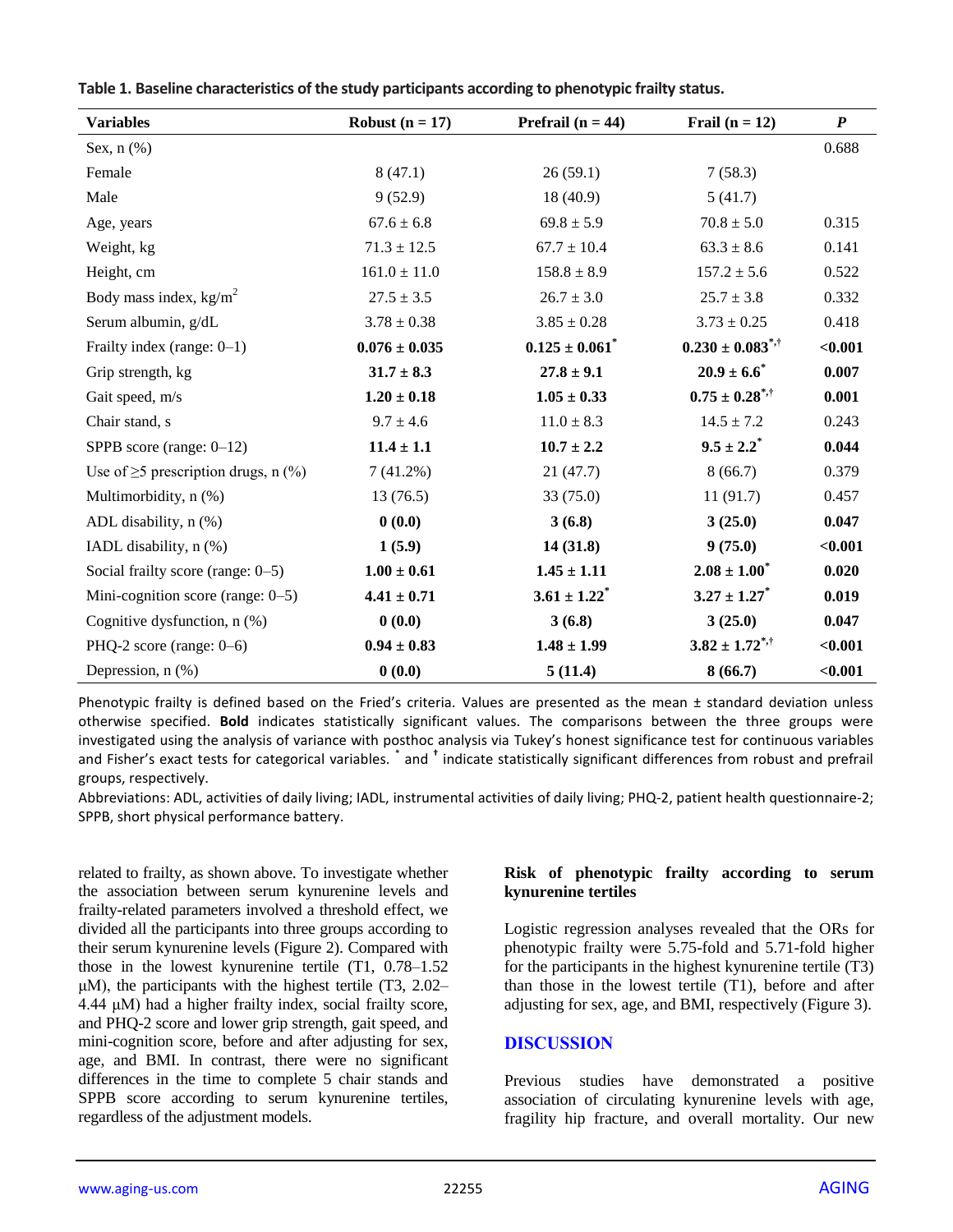findings here indicate that serum kynurenine levels and the kynurenine/tryptophan ratio were positively associated with the frailty index and inversely associated with grip strength and gait speed. Likewise, the risk of phenotypic frailty was significantly associated with kynurenine levels, before and after adjusting for sex, age, and BMI, but did not differ according to serum tryptophan levels and the kynurenine/tryptophan ratio. These data suggest that kynurenine itself, more so than either tryptophan levels or the kynurenine/tryptophan ratio, is a significant predictor of frailty and overall functional performance. This interpretation is consistent with a previous study that demonstrated that kynurenine treatment decreases muscle contractile strength and muscle fiber size in younger animals, whereas blocking kynurenine production with a tryptophan mimetic can preserve muscle function in older animals [14].

There are several potential mechanisms underlying the observations in our study. Kynurenine is thought to increase oxidative stress [14, 19, 20], and oxidative stress is in turn believed to contribute directly to neuromuscular junction degradation [21]. In addition, kynurenine can cross the blood-brain barrier and has been implicated in cognitive decline and Alzheimer's disease [22–24]. Recently, it has been proposed that grip strength is an important measure of neurological function [25]. Thus, the association we documented between serum kynurenine levels and grip strength could emanate from the peripheral effects of kynurenine on oxidative stress at the neuromuscular junction and, perhaps centrally, through kynurenine's effects on the brain.

Frailty is a common clinical syndrome in older adults characterized by a reduced physiological reserve and resistance vulnerable to external stressors [26]. Importantly, a recent longitudinal study demonstrated that frailty is the most promising indicator for biological age among nine different approaches over a 20-year period [27, 28], and this condition is known to lead to poor health outcomes including greater disability, hospitalization, and even death [29]. There is therefore growing interest in potential biomarkers that can detect



**Figure 1.** Differences in serum kynurenine and tryptophan levels and their ratio according to the phenotypic frailty status (**A**) before and (**B**) after adjusting for sex, age, and BMI. Phenotypic frailty is defined based on the Fried's criteria. The estimated means with 95% confidence intervals were generated and compared using an analysis of covariance. Delta (Δ) indicates a change in the value of a variable between groups. Abbreviations: BMI, body mass index; Kyn, kynurenine; Tryp, tryptophan.

#### A Unadjusted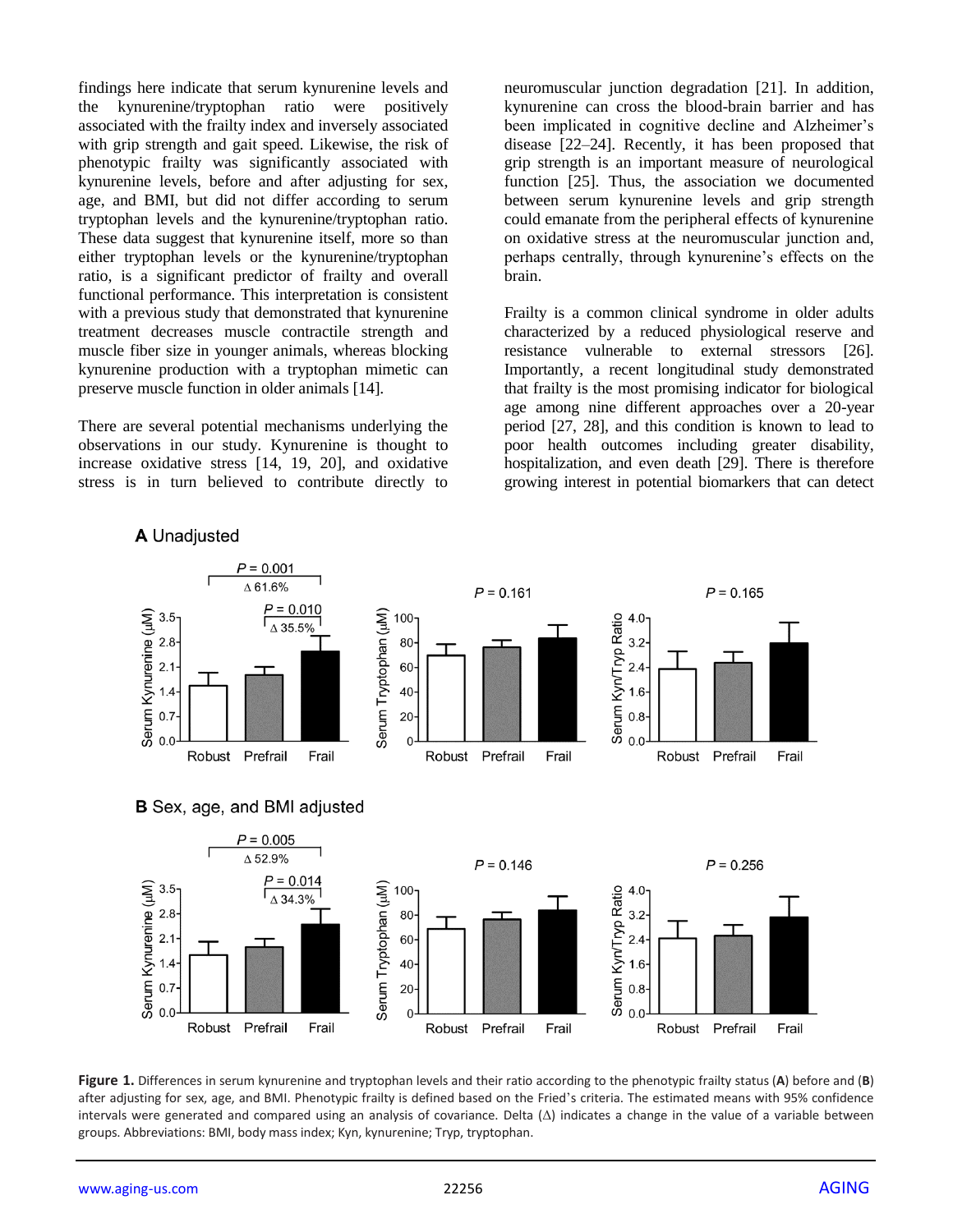|               |          | Serum kvnurenine level |          |         |          | Serum tryptophan level |          |       |          | <b>Serum KTR</b> |          |         |  |
|---------------|----------|------------------------|----------|---------|----------|------------------------|----------|-------|----------|------------------|----------|---------|--|
| Unadjusted    |          | SЕ                     |          | D       |          | SЕ                     |          | P     |          | SЕ               |          | D       |  |
| Frailty index | 0.055    | 0.010                  | 0.546    | < 0.001 | 0.001    | 0.001                  | 0.068    | 0.565 | 0.036    | 0.007            | 0.519    | < 0.001 |  |
| Grip strength | $-3.646$ | 1.239                  | $-0.332$ | 0.004   | $-0.048$ | 0.056                  | $-0.103$ | 0.387 | $-1.985$ | 0.870            | $-0.263$ | 0.026   |  |
| Gait speed    | $-0.139$ | 0.043                  | $-0.361$ | 0.002   | $-0.002$ | 0.002                  | $-0.101$ | 0.404 | $-0.077$ | 0.030            | $-0.291$ | 0.014   |  |
| Chair stand   | 2.695    | 1.037                  | 0.299    | 0.011   | $-0.059$ | 0.046                  | $-0.152$ | 0.206 | 2.649    | 0.674            | 0.428    | < 0.001 |  |
| PHO-2 score   | 0.833    | 0.266                  | 0.350    | 0.003   | 0.008    | 0.012                  | 0.081    | 0.497 | 0.434    | 0.188            | 0.266    | 0.024   |  |

**Table 2. Linear regression analysis to determine the association of frailty-related factors with serum kynurenine and tryptophan levels and their ratio.**

|                            | Serum kynurenine level |       |          | Serum tryptophan level |          |           |          | <b>Serum KTR</b> |          |       |          |            |
|----------------------------|------------------------|-------|----------|------------------------|----------|-----------|----------|------------------|----------|-------|----------|------------|
| Sex, age, and BMI adjusted |                        | SЕ    |          | P                      |          | SЕ        |          |                  |          | SE    |          |            |
| Frailty index              | 0.050                  | 0.010 | 0.495    | < 0.001                | 0.001    | $0.001\,$ | 0.077    | 0.500            | 0.032    | 0.007 | 0.464    | ${<}0.001$ |
| Grip strength              | $-2.264$               | 0.818 | $-0.206$ | 0.007                  | $-0.064$ | 0.034     | $-0.137$ | 0.065            | $-1.092$ | 0.574 | $-0.145$ | 0.061      |
| Gait speed                 | $-0.119$               | 0.043 | $-0.310$ | 0.008                  | $-0.002$ | 0.002     | $-0.115$ | 0.311            | $-0.061$ | 0.030 | $-0.232$ | 0.045      |
| Chair stand                | 2.250                  | 1.086 | 0.249    | 0.042                  | $-0.057$ | 0.045     | $-0.148$ | 0.210            | 2.417    | 0.698 | 0.390    | 0.001      |
| PHO-2 score                | 0.730                  | 0.272 | 0.307    | 0.009                  | 0.010    | 0.012     | 0.097    | 0.401            | 0.362    | 0.190 | 0.222    | 0.062      |

Frailty index is calculated based on the Rockwood's proposal. The Enter method was applied to this model. **Bold** indicates are statistically significant values. Abbreviations: β, unstandardized regression coefficient; SE, standard error; *β*, standardized regression coefficient; BMI, body mass index; KTR, kynurenine/tryptophan ratio; PHQ-2, patient health questionnaire-2.

| Table 3. Logistic regression analyses to determine the odds ratios for phenotypic frailty according to the increase in |  |
|------------------------------------------------------------------------------------------------------------------------|--|
| serum kynurenine and tryptophan levels and their ratio.                                                                |  |

| Adjustment                    | OR $(95\%$ CIs) per<br>serum kynurenine<br>increment | $\boldsymbol{P}$ | OR $(95\%$ CIs) per<br>serum tryptophan<br>increment | P     | <b>OR (95% CIs)</b><br>per serum KTR<br>increment |       |
|-------------------------------|------------------------------------------------------|------------------|------------------------------------------------------|-------|---------------------------------------------------|-------|
| Unadjusted                    | $2.67(1.29 - 5.52)$                                  | 0.008            | $1.02(0.98-1.06)$                                    | 0.145 | $1.52(0.95-2.42)$                                 | 0.081 |
| Sex, age, and BMI<br>adjusted | $2.62(1.22 - 5.65)$                                  | 0.014            | $1.03(0.99-1.06)$                                    | 0.119 | $1.52(0.93-2.50)$                                 | 0.098 |

Phenotypic frailty is defined based on the Fried's criteria. **Bold** indicates statistically significant values. Abbreviations: BMI; body mass index; CI, confidence interval; KTR, kynurenine/tryptophan ratio; OR, odds ratio.

high-risk individuals early before frailty fully develops [30, 31]. KP metabolites in the blood have been suggested as candidate biomarkers for this purpose by clinical studies that have demonstrated the significant role of tryptophan derivatives on various age-associated degenerative diseases [31]. In fact, two recent human studies have found a correlation between circulating kynurenine/tryptophan ratio and frailty in older Europeans [32, 33]. These studies were meaningful as they were among the first to implicate KP to frailty. However, these studies adopted only the concept proposed by Fried et al. [16], i.e., "phenotypic or physical frailty," but not "frailty index" proposed by Rockwood and colleagues [17, 18]. The frailty index approach views frailty as a spectrum of aging [34, 35] and is known to be a better predictor of death than

physical frailty [36, 37]; therefore, the two studies, though important, may not be enough to fully understand the effects of KP on age-associated frailty. In contrast, we used both operational definitions of frailty, which have been well validated and are widely accepted in aging research [26]; additionally, we included diverse related parameters (such as grip strength, gait speed, time to complete 5 chair stands, SPPB score, social frailty score, mini-cognitive score, and PHQ-2 score), which helped improve the reliability of our results. Furthermore, this was the first clinical study on this topic to be conducted among Asians. We believe that the studies discussed above, including ours, provide an important background for future prospective studies to confirm the role of circulating KP metabolites as a clinical biomarker of frailty.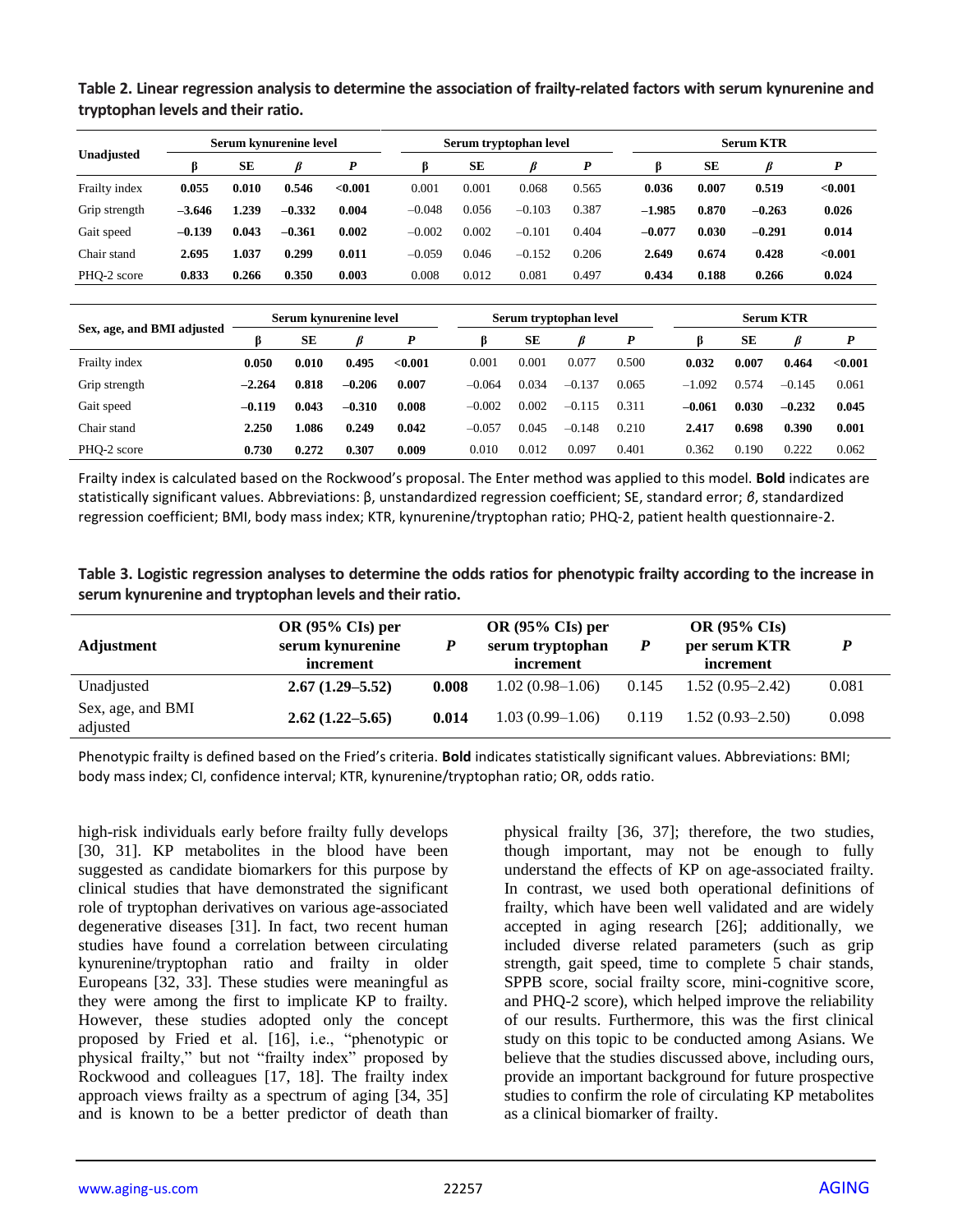A Unadjusted

 $T1$ 

 $15<sup>1</sup>$ 

 $12$ 

6

3  $0 -$ 

 $T1$ 

SPPB score

 $T<sub>2</sub>$ 

 $P = 0.168$ 

 $T<sub>2</sub>$ 

T<sub>3</sub>

T<sub>3</sub>

 $T1$ 

 $2.5 -$ 

 $2.0 -$ 

 $1.0$  $0.5$ 

 $0.0$ 

 $T1$ 

score

Social frailty  $1.5$   $T<sub>2</sub>$ 

 $P = 0.003$ 

 $T2$ 

T<sub>3</sub>

 $T<sub>3</sub>$ 

 $T<sub>2</sub>$ 

 $P = 0.042$ 

 $T2$ 

T<sub>3</sub>

 $T<sub>1</sub>$ 

 $T1$ 

Mini-cognition score

T<sub>3</sub>

 $T<sub>2</sub>$ 

 $P = 0.010$ 

 $T2$ 

T<sub>3</sub>

T<sub>3</sub>

 $T<sub>1</sub>$ 

 $4.0 -$ 

 $^{8}_{00}$  3.2<br>  $^{12}_{00}$  2.4<br>  $^{16}_{00}$  1.6<br>  $^{16}_{0.8}$ 

 $0.0$ 

 $T1$ 



**Figure 2.** Differences in frailty-related factors according to serum kynurenine tertiles (**A**) before and (**B**) after adjusting for sex, age, and BMI. Frailty index is calculated based on the Rockwood's proposal. The estimated means with 95% confidence intervals were generated and compared using analysis of covariance. Serum kynurenine tertiles: T1 = 0.78–1.52 μM, T2 = 1.53–2.01 μM, and T3 = 2.02–4.44 μM.  $^{*}$  and  $^{†}$ indicate statistically significant differences from T1 and T2 tertiles, respectively. Abbreviations: PHQ-2, patient health questionnaire-2; SPPB, short physical performance battery.



**Figure 3.** Logistic regression analyses to determine the odds ratios for phenotypic frailty according to serum kynurenine tertiles (**A**) before and (B) after adjusting for sex, age, and BMI. Phenotypic frailty is defined based on the Fried's criteria. <sup>\*</sup>Statistically significant difference from the lowest tertile (T1). Abbreviations: BMI, body mass index; OR, odds ratio; CI, confidence interval.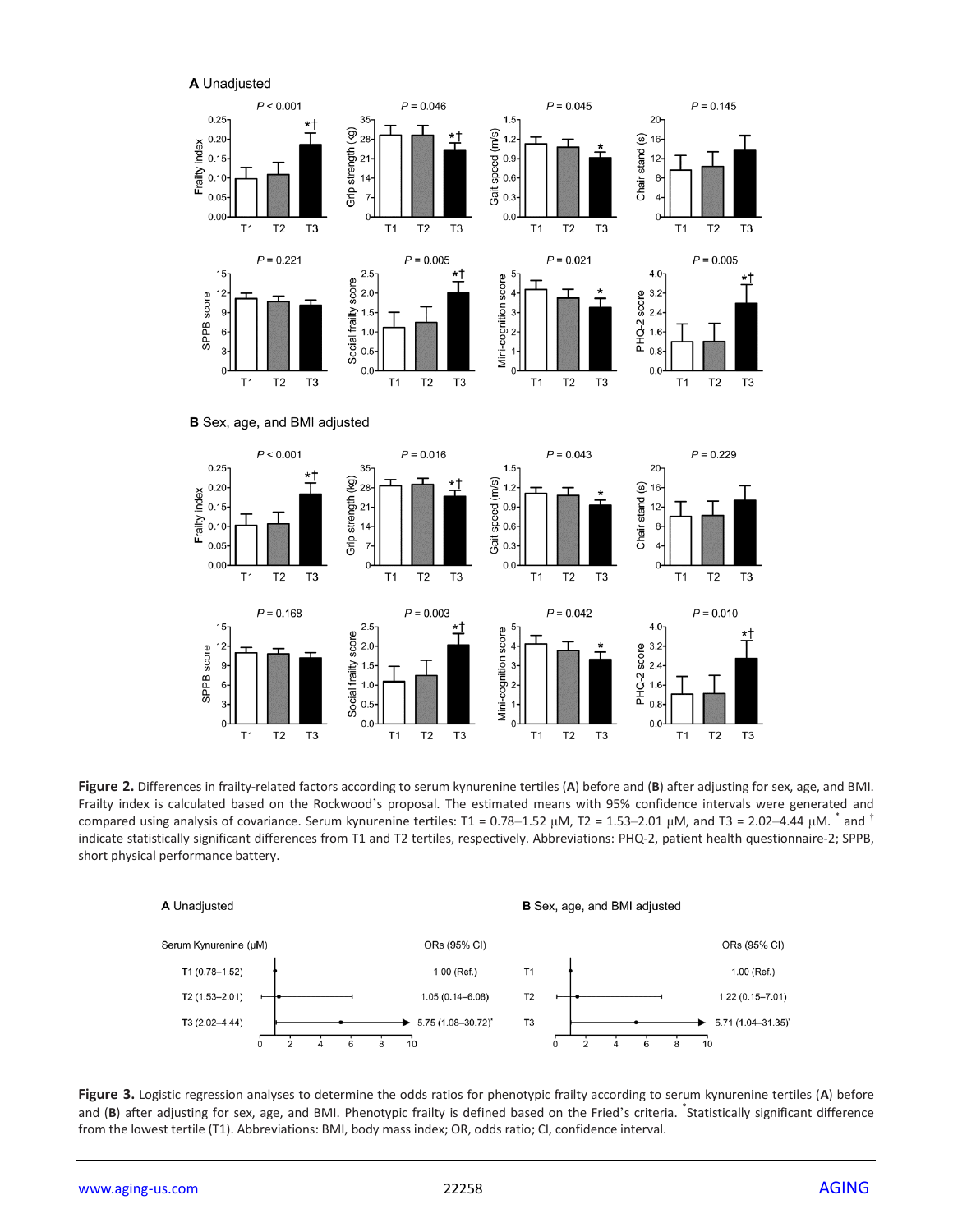Several issues and alternatives should be considered when interpreting our data. The first is that kynurenine might be a by-product of inflammation and that although we observed strong associations between kynurenine and measures such as gait speed and grip strength, ultimately these associations might be driven by increased inflammatory cytokine levels. This is certainly possible since previous work has shown that kynurenine levels are significantly correlated with IL-6 levels in older adults [38]. It is also possible that the increase in inflammation, and subsequent rise in kynurenine, is associated with declines in serotonin and melatonin. Presumably, a shift in tryptophan degradation toward the KP will decrease bioavailable serotonin and melatonin, which is likely given the well-established finding that melatonin levels decline with age. The potential decrease in melatonin is particularly relevant for understanding the etiology of frailty, given that melatonin has recently been shown to suppress factors involved in sarcopenia [39] and to inhibit bone loss [40, 41]. Historically, research on kynurenine synthesis has employed the kynurenine/ tryptophan ratio as an important measure of kynurenine bioavailability. Future studies could examine the melatonin/kynurenine ratio, given the many important biological functions of melatonin.

There are several potential limitations of this study. Most importantly, the cross-sectional study design precludes any causal inferences about the relationship between serum kynurenine level and frailty. Second, based on previous animal studies that have contributed to muscle health [14, 42], a key phenotype of frailty, we mainly focused on the kynurenine levels; however, other tryptophan derivatives, such as kynurenic acid or quinolinic acid, may also be biologically active and thus implicated in the aging process. Third, the average age of the participants in this study (69.4 years) was considered relatively young for aging research. Therefore, our results may not be entirely applicable to a super-aged population aged >80 years. Lastly, we cannot exclude the possibility that any biased information or uncontrolled factors that affect kynurenine and frailty would interfere the conclusion.

In conclusion, we have demonstrated that serum kynurenine levels were markedly higher in participants with phenotypic frailty than in those without this condition and were positively correlated with the frailty index in older adults. These data are consistent with the results from *in vitro* and animal experiments showing the musculoskeletal weakness and progressive neurodegeneration resulting from kynurenine treatment [9, 13, 14] and provide clinical evidence that circulating kynurenine might be one of attractive biomarkers for assessing frailty risk in humans.

# **MATERIALS AND METHODS**

#### **Study participants**

The study population consisted of South Koreans who visited the Division of Geriatrics of the Department of Internal Medicine of the Asan Medical Center (Seoul, South Korea) to undergo a comprehensive geriatric assessment between July 2019 and February 2020. We excluded patients with a life expectancy of less than one year due to malignancy, symptomatic heart failure, or end-stage renal failure. We then collected blood samples from the 73 participants who granted their written informed consent for inclusion in this study, which was approved by the Asan Medical Center review board (no. 2020-0259).

#### **Comprehensive geriatric assessment**

Experienced nurses administered a comprehensive geriatric assessment of all participants. Information on demographic characteristics and medical or surgical histories was collected through detailed interviews and reviews of medical records. The protocol for the comprehensive geriatric assessment encompassed comorbidities, functional status, nutritional status, and common geriatric syndromes such as cognitive dysfunction, depression, and polypharmacy.

Multimorbidity was defined as having two or more of the 18 physician-diagnosed conditions including angina, atrial fibrillation/flutter, coronary artery disease, diabetes, heart failure, hypertension, myocardial infarction, peripheral vascular disease, stroke, anxiety disorder, arthritis, asthma, cancer within 5 years, chronic kidney disease (estimated glomerular filtration rate  $<$  60), chronic obstructive lung disease, degenerative spine disease, depression, and sensory impairment. Disability was defined as requiring assistance from another person to perform any of 7 ADLs (feeding, dressing, grooming, walking, getting in and out of bed, toileting, and bathing or showering) or 7 IADLs (making telephone calls, using transportation, shopping, cooking, performing housework, taking medications, and managing money). To assess the participants' social frailty, we administered the 5-item social frailty questionnaire: 1) going out less frequently; 2) rarely visiting the homes of friends; 3) feeling unhelpful to friends and family; 4) being alone; and 5) not talking with someone every day [43]. Cognitive dysfunction was defined as a score of <24 points on the mini-mental status examination by selected participants identified as positive in the mini-cognition screening test [44]. The selected participants identified as positive in the PHQ-2 screening test were considered to have depression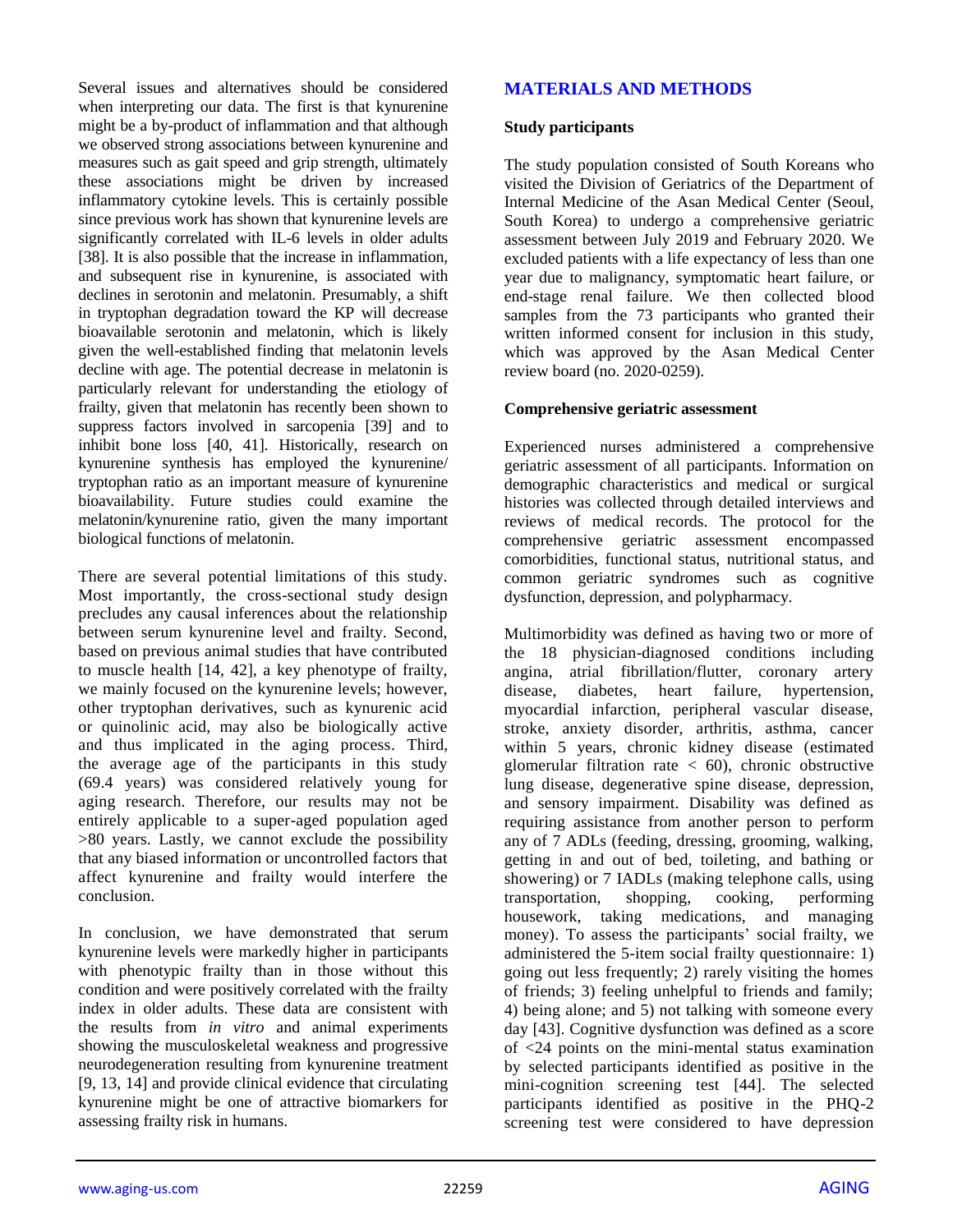when they scored 10 or more on the 15-item Korean version of the short form of the Geriatric Depression Scale (SGDS-K) [45].

#### **Functional status assessment**

Handgrip strength of the dominant side was measured using a Jamar hydraulic hand dynamometer (Patterson Medical, Warrenville, IL, USA) [46]. Participants were instructed to sit comfortably, bend the elbow at 90 degrees, and grip the dynamometer as strong as possible. The maximum value was selected after all tests were conducted twice at intervals of 1 min or more. We measured the participants' typical gait speed (m/s) for a 4-m walk and the time to complete 5 chair stands (s) [47]. The SPPB consists of repeated chair stands, standing balance, and gait speed [48]. In the standing balance test, including the side-by-side stance, semi-tandem stance, and tandem stance, the participants were instructed to stand for up to 10 seconds. The score ranged from 0 to 12 points, with a higher SPPB score indicating better leg function.

## **Frailty assessment**

1) Phenotypic frailty: We evaluated frailty according to the Cardiovascular Health Study frailty criteria, a widely validated definition for frailty, proposed by Fried et al. [16]. The frailty phenotype scale is calculated by assigning a point to the following five components that are relevant to a given individual: self-reported exhaustion, low physical activity, weakness, slowness, and unintentional weight loss. The method employed in our study for conducting these assessments has been previously described [49]. Based on the total score, the participants were classified as robust (0 points), prefrail (1–2 points), or frail (3–5 points).

2) Deficit-accumulation frailty index: The frailty index, proposed by Rockwood et al., is known as the most sensitive predictor of adverse health outcomes and is based on the cumulative effect of medical, functional, and psychosocial age-related deficits [17, 18]. In this study, we calculated a frailty index that has been validated in other studies (see the complete list of assessed items in the Supplementary Material) [26, 50]. The ratio between the number of identified deficits and 50 evaluable items is calculated from 0 to 1, with higher frailty index values indicating a higher frailty status.

## **Measurement of kynurenine and tryptophan in human serum**

Blood samples were collected from the antecubital vein of each participant when they were at rest in the morning after having fasted overnight for at least 8 hours. After centrifuging the samples at 3000 rpm for 5 min at  $4^{\circ}$  C, we carefully collected the supernatants to exclude cell components and discarded all samples with hemolysis or clotting. We mixed 50-μL human serum with 200-μL chloroform/methanol  $(1/2, v/v)$  and then added an internal standard solution containing 0.6-μM tryptophan $d_5$  (Sigma-Aldrich, St. Louis, MO, USA). The sample was centrifuged at 14,000 rpm for 15 min. We then collected the supernatant, added 100  $\mu$ L each of H<sub>2</sub>O and chloroform, vigorously mixed the sample and centrifuged it at 4000 rpm for 20 min. We employed the aqueous phase for chemical derivatization using phenyl isothiocyanate. After the reaction, we extracted the derivatization products with 5-mM ammonium acetate in methanol, which were ready for liquid chromatographytandem mass spectrometry (LC-MS/MS) analysis.

We measured the kynurenine and tryptophan levels by LC-MS/MS using a 1290 high performance liquid chromatography system (Agilent, Waldbronn, Germany), QTRAP 5500 system (AB Sciex, Toronto, Canada), and a reverse phase column (Zorbax Eclipse XDB-C18, 100×2.0 mm). We injected 3 μL into the LC-MS/MS system and ionized it with a turbo spray ionization source. We employed  $0.2\%$  formic acid in H<sub>2</sub>O and  $0.2\%$ formic acid in acetonitrile as mobile phases A and B, respectively. The separation gradient was as follows: hold at 0% B for 0.5 min, 0 to 95% B for 5 min, 95% B for 1 min, and 95 to 0% B for 0.5 min, then hold at 0% B for 2.5 min. The LC flow was 500  $\mu$ L/min, and the column temperature was kept at 50° C. We employed multiple reaction monitoring in the positive ion mode and used the extracted ion chromatogram corresponding to the specific transition for each amino acid for quantitation. The calibration range was generally from 1 nM to 600  $\mu$ M with R<sup>2</sup> > 0.98. Data analysis was performed using Analyst 1.5.2 software.

## **Statistical analysis**

All data are presented as means  $\pm$  standard deviation or as numbers and percentages unless otherwise specified. The baseline characteristics of the study participants according to phenotypic frailty status were compared using an analysis of variance with posthoc analysis via Tukey's honest significance test for continuous variables and Fisher's exact tests for categorical variables. Using an analysis of covariance, we generated and compared the estimated means with 95% confidence intervals for the serum kynurenine and tryptophan levels and their ratio according to the phenotypic frailty status and for the frailty-related factors according to serum kynurenine tertiles, before and after adjusting for sex, age, and BMI. We investigated the association between the frailtyrelated factors and the serum kynurenine and tryptophan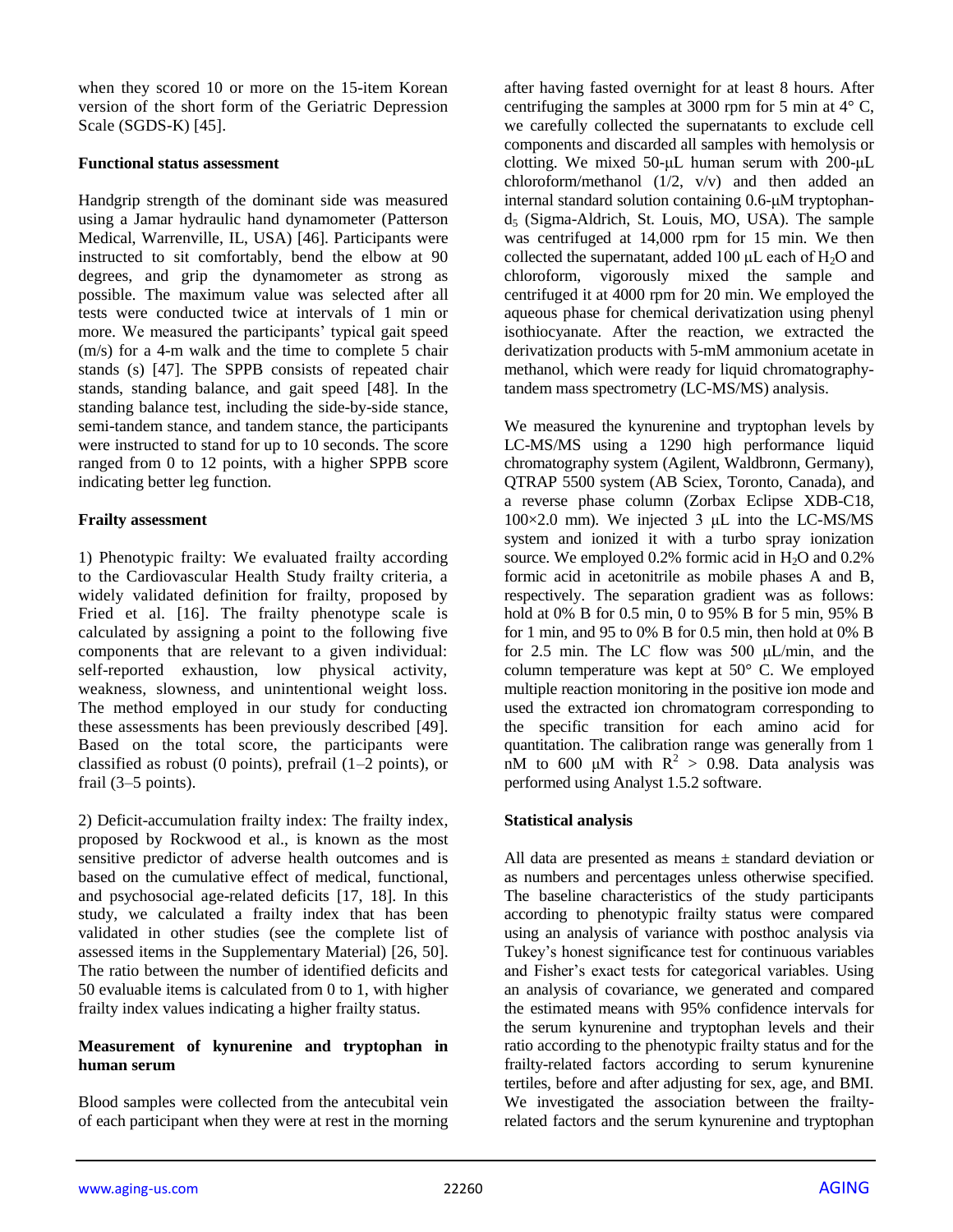levels and their ratio using a linear regression analysis. To generate the ORs for phenotypic frailty according to the increase in serum kynurenine and tryptophan levels and their ratio and according to serum kynurenine tertiles, we performed a logistic regression analysis. All statistical analyses were performed using SPSS, version 18.0 (SPSS Inc., Chicago, IL, USA). We considered  $P < 0.05$  to indicate statistical significance.

## **AUTHOR CONTRIBUTIONS**

Study design: IJ, JHP, MWH, BK. Data acquisition: SL, JHK, JYL, SJP, DAK. Data analysis and interpretation: IJ, JHP, EL, MWH, BK. Drafting of manuscript: IJ, JHP, MWH, BK. All authors have read and agreed to the final version of manuscript.

#### **ACKNOWLEDGMENTS**

We would like to thank the Metabolomics Core Facility at the Convergence Medicine Research Center (CREDIT), Asan Medical Center, for measuring and analyzing the kynurenine and tryptophan levels.

## **CONFLICTS OF INTEREST**

Mark Hamrick is a co-founder of Gerologix Inc., which develops novel therapies for age-related muscle and bone loss by targeting the kynurenine pathway. Mark Hamrick holds intellectual property related to kynurenine inhibition in sarcopenia. These conflicts are managed in accordance with the university's policy.

#### **FUNDING**

This study was supported by grants from the National Institute of Aging, US National Institutions of Health (AG036675) (to MWH), from the National Research Foundation of Korea (NRF), funded by the South Korean government, MSIT (2019R1A2C2006527) (to BJK), and from the Asan Institute for Life Science, Asan Medical Center, Seoul, South Korea (2018IF0413 to EJL and 2020IF0008 to IYJ).

#### **REFERENCES**

- 1. Baumgartner RN, Koehler KM, Gallagher D, Romero L, Heymsfield SB, Ross RR, Garry PJ, Lindeman RD. Epidemiology of sarcopenia among the elderly in New Mexico. Am J Epidemiol. 1998; 147:755–63. <https://doi.org/10.1093/oxfordjournals.aje.a009520> PMID[:9554417](https://pubmed.ncbi.nlm.nih.gov/9554417)
- 2. Boyle PA, Buchman AS, Wilson RS, Leurgans SE, Bennett DA. Association of muscle strength with the risk of Alzheimer disease and the rate of cognitive

decline in community-dwelling older persons. Arch Neurol. 2009; 66:1339–44. <https://doi.org/10.1001/archneurol.2009.240> PMI[D:19901164](https://pubmed.ncbi.nlm.nih.gov/19901164)

- 3. Burns JM, Johnson DK, Watts A, Swerdlow RH, Brooks WM. Reduced lean mass in early Alzheimer disease and its association with brain atrophy. Arch Neurol. 2010; 67:428–33. <https://doi.org/10.1001/archneurol.2010.38> PMI[D:20385908](https://pubmed.ncbi.nlm.nih.gov/20385908)
- 4. Demontis F, Piccirillo R, Goldberg AL, Perrimon N. The influence of skeletal muscle on systemic aging and lifespan. Aging Cell. 2013; 12:943–49. <https://doi.org/10.1111/acel.12126> PMI[D:23802635](https://pubmed.ncbi.nlm.nih.gov/23802635)
- 5. Gray SL, Anderson ML, Hubbard RA, LaCroix A, Crane PK, McCormick W, Bowen JD, McCurry SM, Larson EB. Frailty and incident dementia. J Gerontol A Biol Sci Med Sci. 2013; 68:1083–90. <https://doi.org/10.1093/gerona/glt013> PMI[D:23419778](https://pubmed.ncbi.nlm.nih.gov/23419778)
- 6. Nourhashémi F, Andrieu S, Gillette-Guyonnet S, Reynish E, Albarède JL, Grandjean H, Vellas B. Is there a relationship between fat-free soft tissue mass and low cognitive function? results from a study of 7,105 women. J Am Geriatr Soc. 2002; 50:1796–801. <https://doi.org/10.1046/j.1532-5415.2002.50507.x> PMI[D:12410897](https://pubmed.ncbi.nlm.nih.gov/12410897)
- 7. Kim G, Kim JH. Impact of skeletal muscle mass on metabolic health. Endocrinol Metab (Seoul). 2020; 35:1–6. <https://doi.org/10.3803/EnM.2020.35.1.1> PMI[D:32207258](https://pubmed.ncbi.nlm.nih.gov/32207258)
- 8. Cervenka I, Agudelo LZ, Ruas JL. Kynurenines: tryptophan's metabolites in exercise, inflammation, and mental health. Science. 2017; 357:eaaf9794. <https://doi.org/10.1126/science.aaf9794> PMI[D:28751584](https://pubmed.ncbi.nlm.nih.gov/28751584)
- 9. Hamrick MW, Isales CM. Special issue: the kynurenine pathway in aging. Exp Gerontol. 2020; 134:110895. <https://doi.org/10.1016/j.exger.2020.110895> PMI[D:32151793](https://pubmed.ncbi.nlm.nih.gov/32151793)
- 10. Pertovaara M, Raitala A, Lehtimäki T, Karhunen PJ, Oja SS, Jylhä M, Hervonen A, Hurme M. Indoleamine 2,3 dioxygenase activity in nonagenarians is markedly increased and predicts mortality. Mech Ageing Dev. 2006; 127:497–99. <https://doi.org/10.1016/j.mad.2006.01.020> PMI[D:16513157](https://pubmed.ncbi.nlm.nih.gov/16513157)
- 11. van der Goot AT, Zhu W, Vázquez-Manrique RP, Seinstra RI, Dettmer K, Michels H, Farina F, Krijnen J, Melki R, Buijsman RC, Ruiz Silva M, Thijssen KL, Kema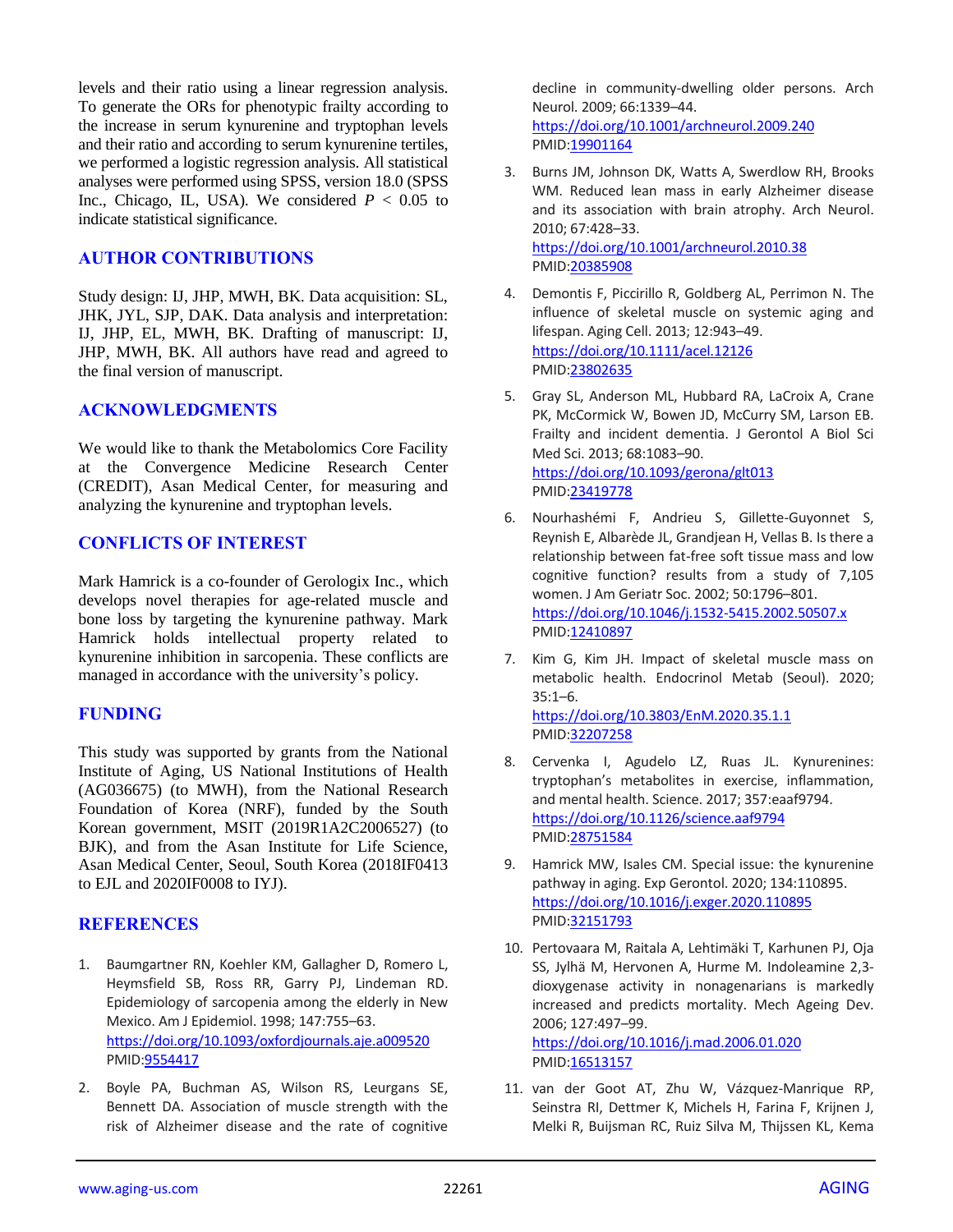IP, et al. Delaying aging and the aging-associated decline in protein homeostasis by inhibition of tryptophan degradation. Proc Natl Acad Sci USA. 2012; 109:14912–17. <https://doi.org/10.1073/pnas.1203083109>

PMID[:22927396](https://pubmed.ncbi.nlm.nih.gov/22927396)

- 12. Oxenkrug GF, Navrotskaya V, Voroboyva L, Summergrad P. Extension of life span of drosophila melanogaster by the inhibitors of tryptophankynurenine metabolism. Fly (Austin). 2011; 5:307–09. <https://doi.org/10.4161/fly.5.4.18414> PMID[:22041575](https://pubmed.ncbi.nlm.nih.gov/22041575)
- 13. Refaey ME, McGee-Lawrence ME, Fulzele S, Kennedy EJ, Bollag WB, Elsalanty M, Zhong Q, Ding KH, Bendzunas NG, Shi XM, Xu J, Hill WD, Johnson MH, et al. Kynurenine, a tryptophan metabolite that accumulates with age, induces bone loss. J Bone Miner Res. 2017; 32:2182–93. <https://doi.org/10.1002/jbmr.3224>

PMID[:28727234](https://pubmed.ncbi.nlm.nih.gov/28727234)

14. Kaiser H, Yu K, Pandya C, Mendhe B, Isales CM, McGee-Lawrence ME, Johnson M, Fulzele S, Hamrick MW. Kynurenine, a tryptophan metabolite that increases with age, induces muscle atrophy and lipid peroxidation. Oxid Med Cell Longev. 2019; 2019:9894238. <https://doi.org/10.1155/2019/9894238>

PMID[:31737181](https://pubmed.ncbi.nlm.nih.gov/31737181)

- 15. Kim BJ, Hamrick MW, Yoo HJ, Lee SH, Kim SJ, Koh JM, Isales CM. The detrimental effects of kynurenine, a tryptophan metabolite, on human bone metabolism. J Clin Endocrinol Metab. 2019; 104:2334–42. <https://doi.org/10.1210/jc.2018-02481> PMID[:30715395](https://pubmed.ncbi.nlm.nih.gov/30715395)
- 16. Fried LP, Tangen CM, Walston J, Newman AB, Hirsch C, Gottdiener J, Seeman T, Tracy R, Kop WJ, Burke G, McBurnie MA, and Cardiovascular Health Study Collaborative Research Group. Frailty in older adults: evidence for a phenotype. J Gerontol A Biol Sci Med Sci. 2001; 56:M146–56. <https://doi.org/10.1093/gerona/56.3.m146> PMID[:11253156](https://pubmed.ncbi.nlm.nih.gov/11253156)
- 17. Rockwood K, Mitnitski A. Frailty in relation to the accumulation of deficits. J Gerontol A Biol Sci Med Sci. 2007; 62:722–27. <https://doi.org/10.1093/gerona/62.7.722> PMID[:17634318](https://pubmed.ncbi.nlm.nih.gov/17634318)
- 18. Rockwood K, Song X, MacKnight C, Bergman H, Hogan DB, McDowell I, Mitnitski A. A global clinical measure of fitness and frailty in elderly people. CMAJ. 2005; 173:489–95.

<https://doi.org/10.1503/cmaj.050051> PMID: 16129869

- 19. Sas K, Szabó E, Vécsei L. Mitochondria, oxidative stress and the kynurenine system, with a focus on ageing and neuroprotection. Molecules. 2018; 23:191. <https://doi.org/10.3390/molecules23010191> PMI[D:29342113](https://pubmed.ncbi.nlm.nih.gov/29342113)
- 20. Kaiser H, Parker E, Hamrick MW. Kynurenine signaling through the aryl hydrocarbon receptor: implications for aging and healthspan. Exp Gerontol. 2020; 130:110797. <https://doi.org/10.1016/j.exger.2019.110797> PMI[D:31786316](https://pubmed.ncbi.nlm.nih.gov/31786316)
- 21. Taetzsch T, Valdez G. NMJ maintenance and repair in aging. Curr Opin Physiol. 2018; 4:57–64. <https://doi.org/10.1016/j.cophys.2018.05.007> PMI[D:30560223](https://pubmed.ncbi.nlm.nih.gov/30560223)
- 22. Chatterjee P, Goozee K, Lim CK, James I, Shen K, Jacobs KR, Sohrabi HR, Shah T, Asih PR, Dave P, ManYan C, Taddei K, Lovejoy DB, et al. Alterations in serum kynurenine pathway metabolites in individuals with high neocortical amyloid-β load: a pilot study. Sci Rep. 2018; 8:8008. <https://doi.org/10.1038/s41598-018-25968-7>

PMI[D:29789640](https://pubmed.ncbi.nlm.nih.gov/29789640)

- 23. Giil LM, Midttun Ø, Refsum H, Ulvik A, Advani R, Smith AD, Ueland PM. Kynurenine pathway metabolites in Alzheimer's disease. J Alzheimers Dis. 2017; 60:495–504. <https://doi.org/10.3233/JAD-170485> PMID[:28869479](https://pubmed.ncbi.nlm.nih.gov/28869479)
- 24. Widner B, Leblhuber F, Walli J, Tilz GP, Demel U, Fuchs D. Tryptophan degradation and immune activation in Alzheimer's disease. J Neural Transm (Vienna). 2000; 107:343–53. <https://doi.org/10.1007/s007020050029> PMID: 10821443
- 25. Carson RG. Get a grip: individual variations in grip strength are a marker of brain health. Neurobiol Aging. 2018; 71:189–222. <https://doi.org/10.1016/j.neurobiolaging.2018.07.023> PMI[D:30172220](https://pubmed.ncbi.nlm.nih.gov/30172220)
- 26. Lee H, Lee E, Jang IY. Frailty and comprehensive geriatric assessment. J Korean Med Sci. 2020; 35:e16. <https://doi.org/10.3346/jkms.2020.35.e16> PMI[D:31950775](https://pubmed.ncbi.nlm.nih.gov/31950775)
- 27. Li X, Ploner A, Wang Y, Magnusson PK, Reynolds C, Finkel D, Pedersen NL, Jylhävä J, Hägg S. Longitudinal trajectories, correlations and mortality associations of nine biological ages across 20-years follow-up. Elife. 2020; 9:e51507.

<https://doi.org/10.7554/eLife.51507> PMI[D:32041686](https://pubmed.ncbi.nlm.nih.gov/32041686)

28. Moskalev A. The challenges of estimating biological age. Elife. 2020; 9:e54969.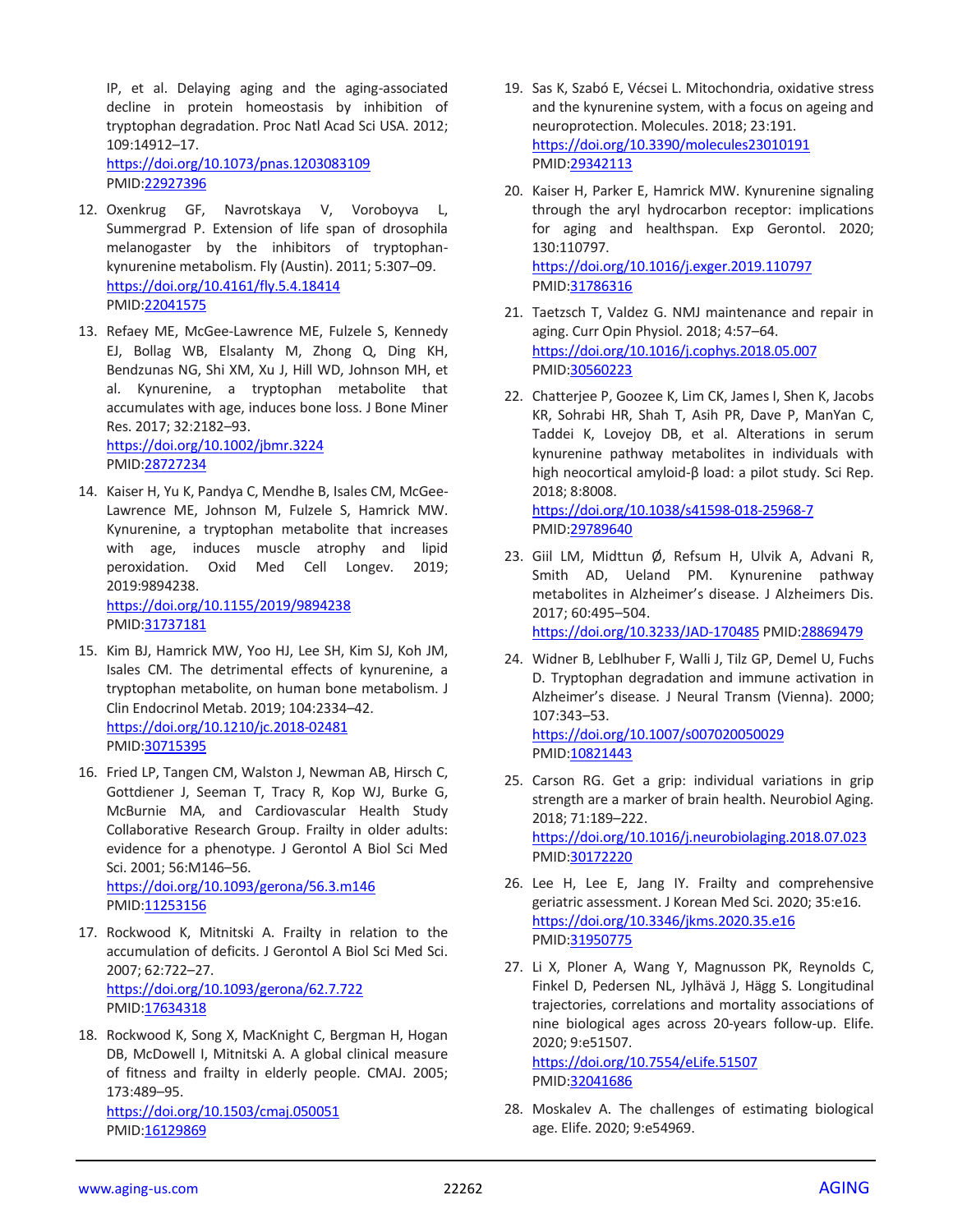<https://doi.org/10.7554/eLife.54969> PMID[:32041685](https://pubmed.ncbi.nlm.nih.gov/32041685)

- 29. Clegg A, Young J, Iliffe S, Rikkert MO, Rockwood K. Frailty in elderly people. Lancet. 2013; 381:752–62. [https://doi.org/10.1016/S0140-6736\(12\)62167-9](https://doi.org/10.1016/S0140-6736(12)62167-9) PMID[:23395245](https://pubmed.ncbi.nlm.nih.gov/23395245)
- 30. Zampino M, Ferrucci L, Semba RD. Biomarkers in the path from cellular senescence to frailty. Exp Gerontol. 2020; 129:110750. <https://doi.org/10.1016/j.exger.2019.110750> PMID[:31678465](https://pubmed.ncbi.nlm.nih.gov/31678465)
- 31. Kim BJ, Lee SH, Koh JM. Clinical insights into the kynurenine pathway in age-related diseases. Exp Gerontol. 2020; 130:110793. <https://doi.org/10.1016/j.exger.2019.110793> PMID[:31765740](https://pubmed.ncbi.nlm.nih.gov/31765740)
- 32. Valdiglesias V, Marcos-Pérez D, Lorenzi M, Onder G, Gostner JM, Strasser B, Fuchs D, Bonassi S. Immunological alterations in frail older adults: a cross sectional study. Exp Gerontol. 2018; 112:119–26. <https://doi.org/10.1016/j.exger.2018.09.010> PMID[:30240849](https://pubmed.ncbi.nlm.nih.gov/30240849)
- 33. Marcos-Pérez D, Sánchez-Flores M, Maseda A, Lorenzo-López L, Millán-Calenti JC, Strasser B, Gostner JM, Fuchs D, Pásaro E, Valdiglesias V, Laffon B. Frailty status in older adults is related to alterations in indoleamine 2,3-dioxygenase 1 and guanosine triphosphate cyclohydrolase I enzymatic pathways. J Am Med Dir Assoc. 2017; 18:1049–57. <https://doi.org/10.1016/j.jamda.2017.06.021> PMID[:28801236](https://pubmed.ncbi.nlm.nih.gov/28801236)
- 34. Won CW. Frailty: Its Scope and Implications for Geriatricians. Ann Geriatr Med Res. 2019; 23:95–97. <https://doi.org/10.4235/agmr.19.0032> PMID[:32743296](https://pubmed.ncbi.nlm.nih.gov/32743296)
- 35. Walston J, Bandeen-Roche K, Buta B, Bergman H, Gill TM, Morley JE, Fried LP, Robinson TN, Afilalo J, Newman AB, López-Otín C, De Cabo R, Theou O, et al. Moving frailty toward clinical practice: NIA intramural frailty science symposium summary. J Am Geriatr Soc. 2019; 67:1559–64.

<https://doi.org/10.1111/jgs.15928> PMI[D:31045254](https://pubmed.ncbi.nlm.nih.gov/31045254)

- 36. Theou O, Brothers TD, Mitnitski A, Rockwood K. Operationalization of frailty using eight commonly used scales and comparison of their ability to predict all-cause mortality. J Am Geriatr Soc. 2013; 61:1537–51. <https://doi.org/10.1111/jgs.12420> PMID[:24028357](https://pubmed.ncbi.nlm.nih.gov/24028357)
- 37. Blodgett J, Theou O, Kirkland S, Andreou P, Rockwood K. Frailty in NHANES: comparing the frailty index and phenotype. Arch Gerontol Geriatr. 2015; 60:464–70.

<https://doi.org/10.1016/j.archger.2015.01.016> PMI[D:25697060](https://pubmed.ncbi.nlm.nih.gov/25697060)

- 38. Lustgarten MS, Fielding RA. Metabolites associated with circulating interleukin-6 in older adults. J Gerontol A Biol Sci Med Sci. 2017; 72:1277–83. <https://doi.org/10.1093/gerona/glw039> PMI[D:26975982](https://pubmed.ncbi.nlm.nih.gov/26975982)
- 39. Sayed RK, Fernández-Ortiz M, Diaz-Casado ME, Rusanova I, Rahim I, Escames G, López LC, Mokhtar DM, Acuña-Castroviejo D. The protective effect of melatonin against age-associated, sarcopeniadependent tubular aggregate formation, lactate depletion, and mitochondrial changes. J Gerontol A Biol Sci Med Sci. 2018; 73:1330–38. <https://doi.org/10.1093/gerona/gly059> PMI[D:29562315](https://pubmed.ncbi.nlm.nih.gov/29562315)
- 40. Chen W, Chen X, Chen AC, Shi Q, Pan G, Pei M, Yang H, Liu T, He F. Melatonin restores the osteoporosisimpaired osteogenic potential of bone marrow mesenchymal stem cells by preserving SIRT1-mediated intracellular antioxidant properties. Free Radic Biol Med. 2020; 146:92–106. <https://doi.org/10.1016/j.freeradbiomed.2019.10.412> PMI[D:31669348](https://pubmed.ncbi.nlm.nih.gov/31669348)
- 41. Ikegame M, Hattori A, Tabata MJ, Kitamura KI, Tabuchi Y, Furusawa Y, Maruyama Y, Yamamoto T, Sekiguchi T, Matsuoka R, Hanmoto T, Ikari T, Endo M, et al. Melatonin is a potential drug for the prevention of bone loss during space flight. J Pineal Res. 2019; 67:e12594. <https://doi.org/10.1111/jpi.12594> PMI[D:31286565](https://pubmed.ncbi.nlm.nih.gov/31286565)
- 42. Dukes A, Davis C, El Refaey M, Upadhyay S, Mork S, Arounleut P, Johnson MH, Hill WD, Isales CM, Hamrick MW. The aromatic amino acid tryptophan stimulates skeletal muscle IGF1/p70s6k/mTor signaling in vivo and the expression of myogenic genes in vitro. Nutrition. 2015; 31:1018–24.

<https://doi.org/10.1016/j.nut.2015.02.011> PMI[D:26059377](https://pubmed.ncbi.nlm.nih.gov/26059377)

43. Park H, Jang IY, Lee HY, Jung HW, Lee E, Kim DH. Screening value of social frailty and its association with physical frailty and disability in communitydwelling older Koreans: aging study of PyeongChang rural area. Int J Environ Res Public Health. 2019; 16:2809.

<https://doi.org/10.3390/ijerph16162809> PMI[D:31394719](https://pubmed.ncbi.nlm.nih.gov/31394719)

44. Kim TH, Jhoo JH, Park JH, Kim JL, Ryu SH, Moon SW, Choo IH, Lee DW, Yoon JC, Do YJ, Lee SB, Kim MD, Kim KW. Korean version of mini mental status examination for dementia screening and its' short form. Psychiatry Investig. 2010; 7:102–08.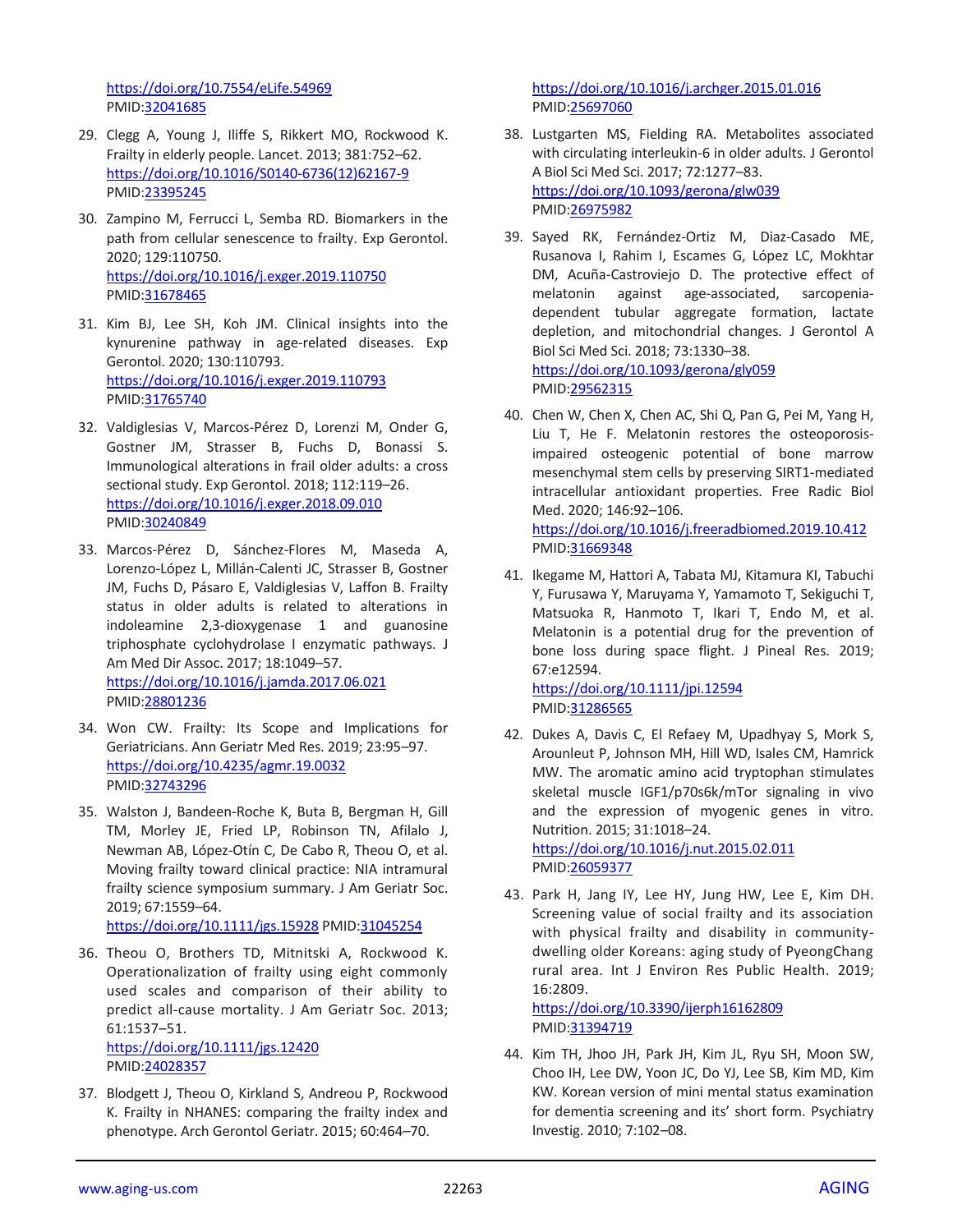<https://doi.org/10.4306/pi.2010.7.2.102> PMID[:20577618](https://pubmed.ncbi.nlm.nih.gov/20577618)

- 45. Kroenke K, Spitzer RL, Williams JB. The patient health questionnaire-2: validity of a two-item depression screener. Med Care. 2003; 41:1284–92. <https://doi.org/10.1097/01.MLR.0000093487.78664.3C> PMID[:14583691](https://pubmed.ncbi.nlm.nih.gov/14583691)
- 46. Roberts HC, Denison HJ, Martin HJ, Patel HP, Syddall H, Cooper C, Sayer AA. A review of the measurement of grip strength in clinical and epidemiological studies: towards a standardised approach. Age Ageing. 2011; 40:423–29. <https://doi.org/10.1093/ageing/afr051>

PMID[:21624928](https://pubmed.ncbi.nlm.nih.gov/21624928) 47. Peel NM, Kuys SS, Klein K. Gait speed as a measure in geriatric assessment in clinical settings: a systematic

review. J Gerontol A Biol Sci Med Sci. 2013; 68:39–46. <https://doi.org/10.1093/gerona/gls174> PMID[:22923430](https://pubmed.ncbi.nlm.nih.gov/22923430)

- 48. Jung HW, Roh H, Cho Y, Jeong J, Shin YS, Lim JY, Guralnik JM, Park J. Validation of a multi-sensor-based kiosk for short physical performance battery. J Am Geriatr Soc. 2019; 67:2605–09. <https://doi.org/10.1111/jgs.16135> PMI[D:31441514](https://pubmed.ncbi.nlm.nih.gov/31441514)
- 49. Won CW, Lee S, Kim J, Chon D, Kim S, Kim CO, Kim MK, Cho B, Choi KM, Roh E, Jang HC, Son SJ, Lee JH, et al. Korean frailty and aging cohort study (KFACS): cohort profile. BMJ Open. 2020; 10:e035573. <https://doi.org/10.1136/bmjopen-2019-035573> PMI[D:32327477](https://pubmed.ncbi.nlm.nih.gov/32327477)
- 50. Kim DH, Afilalo J, Shi SM, Popma JJ, Khabbaz KR, Laham RJ, Grodstein F, Guibone K, Lux E, Lipsitz LA. Evaluation of changes in functional status in the year after aortic valve replacement. JAMA Intern Med. 2019; 179:383–91.

<https://doi.org/10.1001/jamainternmed.2018.6738> PMI[D:30715097](https://pubmed.ncbi.nlm.nih.gov/30715097)